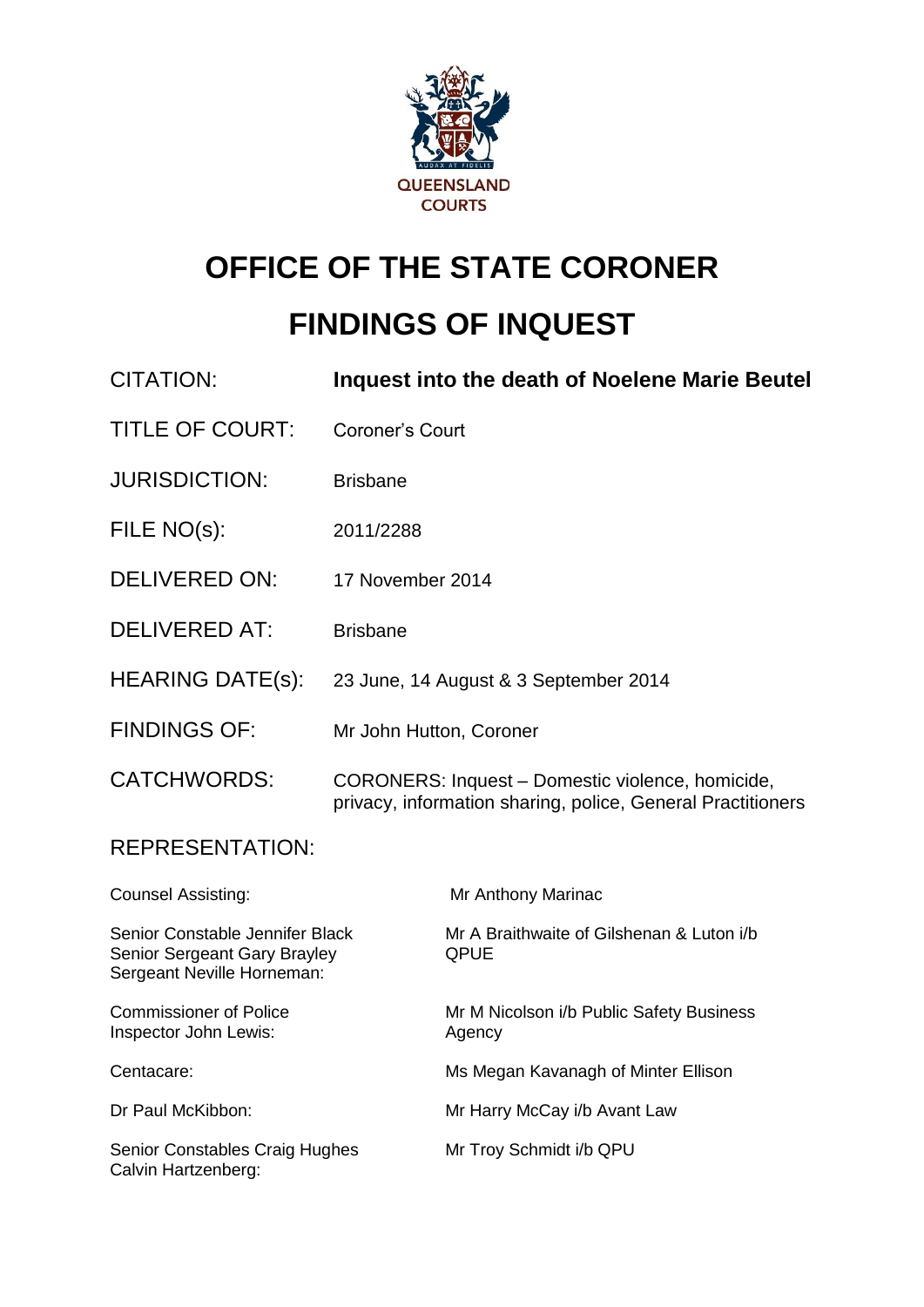# **Findings pursuant to s. 45(2) of the** *Coroners Act 2003* **in relation to the death of Noelene Marie Beutel**

The deceased person is Noelene Marie Beutel, DOB 1 October 1974.

Noelene Marie Beutel died as a result of a traumatic blow or blows to the head.

Noelene Marie Beutel died on the night of 29 June 2011.

Noelene Marie Beutel died in Buderim in the state of Queensland.

The principal cause of Ms Beutel's death was a series of assaults perpetrated upon her by Wayn McClutchie.

# **Evidence and discussion of general circumstances of death**

Ms Noelene Marie Beutel was born on the 1 of October 1974, and she died on the 29 June 2011, after she was struck by at least one massive blow to her head. The blow was inflicted by her partner, Wayn McClutchie, who then sought to dispose of Ms Beutel's body by incinerating her in the boot of her car.

This basic account of Ms Beutel's death is uncontested, and is a matter of record. In the course of this inquest I have reviewed the sentencing remarks made by Lyons J in sentencing Mr McClutchie, and there is little for me to add.

Following Ms Beutel's death, however, a Queensland Police Service homicide audit indicated that there had been prior contact between Ms Beutel and police, and that there were errors – perhaps crucial errors – made by police in the course of that contact. This was properly reported by the QPS to the Office of the State Coroner's Domestic and Family Violence Death Review Unit, and a coronial investigation ensued. In the course of that investigation it became apparent that Ms Beutel had engaged with a range of agencies and persons whose purpose was to assist her – and yet despite all of this engagement, she was still subject to fatal domestic violence.

The purpose of this inquest, as I stated at the outset, was to look into the wider systemic circumstances of Ms Beutel's death, in order to determine what if anything could be learned from the tragic circumstances presented in the short summary above.

## **Jurisdictional Issues**

Before I direct these findings to the systemic issues relating to Ms Beutel's death, I must dispose finally of certain submissions which were made to me, to the effect that I was *ultra vires* in conducting this inquest, or that I would exceed my authority under the *Coroners Act 2003* if I were to make certain recommendations.

## *Capacity to inquire*

At the first Pre-Inquest Conference into this matter, I directed Counsel Assisting to engage with the various parties who were then represented, to determine whether there was a consensus among those parties as to the types of systemic recommendations which might be made after considering the circumstances of Ms Beutel's death. The statutory foundation of my direction to Counsel Assisting can be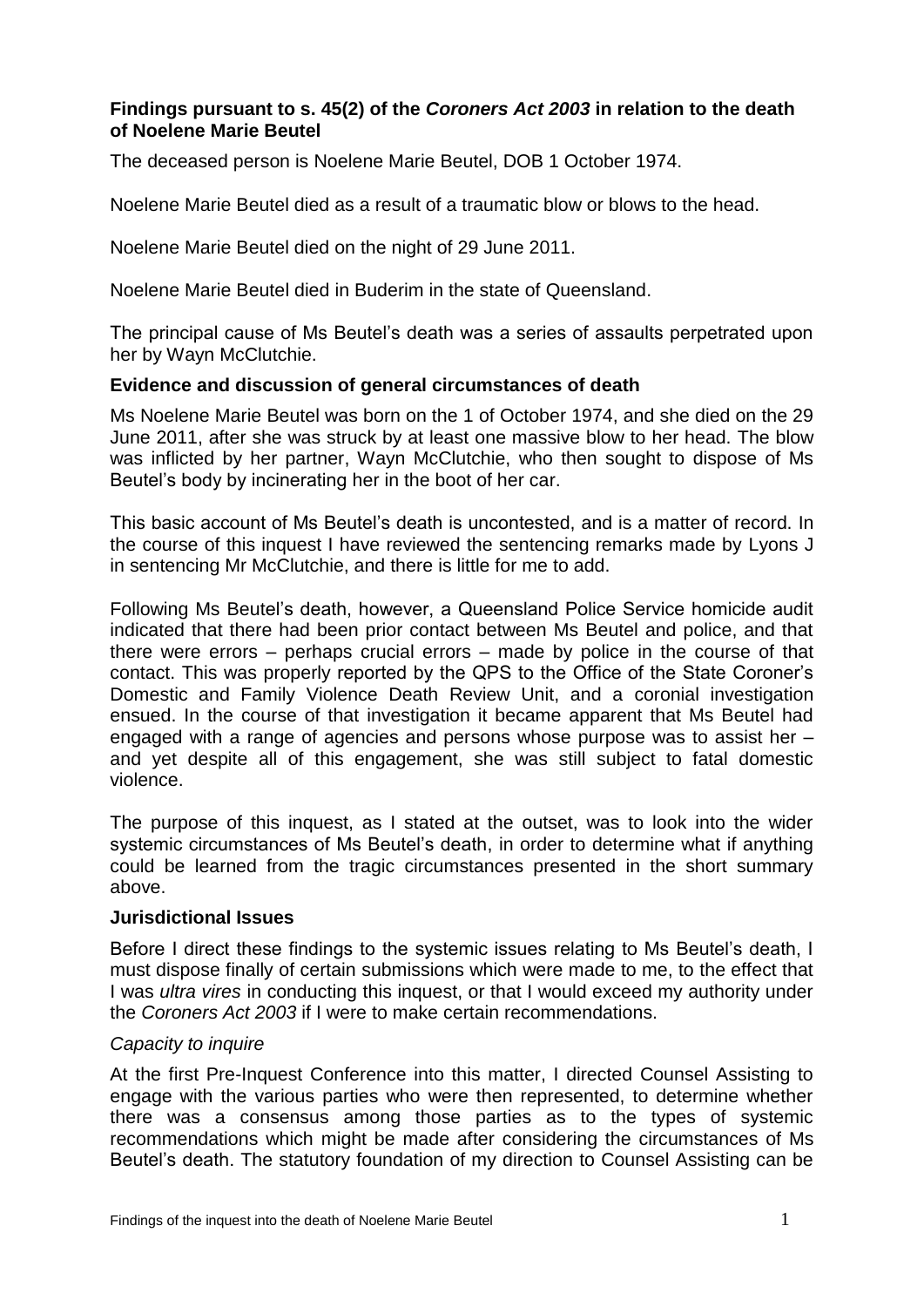found in section 37(1) of the Coroners Act, under which I am able to inform myself in any way I consider appropriate.

At my direction, Counsel Assisting circulated some points for discussion, and then convened a round-table discussion of all parties, held on 4 August 2014 in the Brisbane Magistrates Court building. Parties were entitled to bring legal representatives to that discussion. Following the discussion, Counsel Assisting developed a number of possible recommendations, and reported these in a memorandum which was circulated to all parties and then handed up to me at the second pre-inquest conference.

It is important to recognise that these were not the recommendations of Counsel Assisting (who, like all other participants in this inquest, had not at that time had the benefit of hearing oral evidence). Rather, they were a response to my direction, and a best-effort on the part of Counsel Assisting to identify the areas of consensus and difference. In my view, this process substantially reduced the eventual length of the inquest, and also allowed much more direct participation by parties such as social workers and government officials.

It was put to me in oral submissions, and again in written submissions on behalf of the Queensland Police Service, that a number of the recommendations advanced in Counsel Assisting's summary were beyond my jurisdiction, in essence for two reasons: first, that they were unsupported by evidence; and second, that they were not matters 'connected with' Ms Beutel's death. I will deal with each of these objections in turn.

The question of whether the proposed recommendations were supported by evidence can be disposed of very shortly. There was a substantial amount of evidence in the Brief of Evidence, which could easily have formed the basis of the recommendations contained in the summary produced by Counsel Assisting. Further, it was never proposed that I would make recommendations without hearing oral evidence. Much of the oral evidence before me related to the matters raised in the summary produced by Counsel Assisting. Virtually none of this evidence was objected to specifically (although I recognise that counsel for both the QPS and the Queensland Police Union objected to the inquest proceeding at all). I am satisfied that the recommendations which I will make in these findings, are all appropriately supported by evidence.

The more difficult question is whether the matters canvassed in the summary produced by Counsel Assisting, and the matters canvassed at the inquest itself, were within my power. I acknowledge the submissions of Counsel on this point, and the cases to which I was led in written submissions.

In essence, the argument put by the QPS is that the power of a coroner to make comments and recommendations under s. 46 of the Coroners Act is essentially derivative, and flows from the coroner's functions under s. 45 of the Act. In other words, the submission of counsel is that the inquest, and the evidence heard at the inquest, should be directed to the s. 45 matters, and that comments or recommendations made under s. 46 should proceed from those. This view is wellexpressed in *Thales Australia Limited v The Coroners Court of Victoria & Anor* [2011]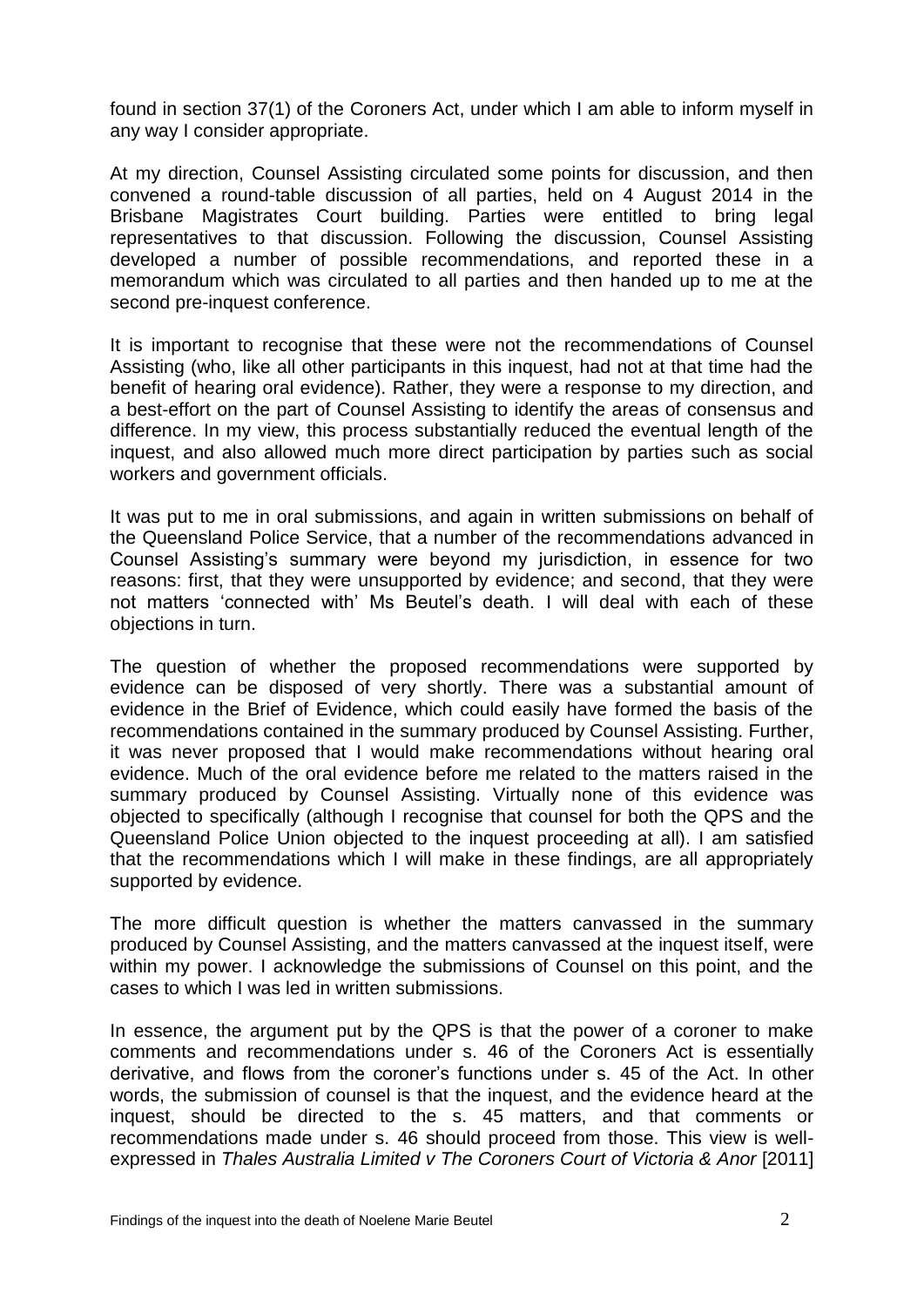VSC 133, to which Counsel for the QPS led me. In that judgment, Beach J stated (at [67]):

*It may be accepted that a Coroner is not permitted to inquire for the sole or dominant reason of making comment or recommendation. The power to comment arises as a consequence of the obligation of the Coroner to make findings (if possible) as to the identity of the deceased, the cause of death and the circumstances in which the death occurred.*

Allowing for variations in the statutory schemes between Victoria and Queensland, I accept this as a reasonable statement of the position under Queensland law. However I do not accept that the inquest in this matter proceeded beyond Beach J's warnings.

The evidence taken at the inquest, and the evidence obtained during the coronial investigation which preceded it, was directed squarely at understanding the circumstances of Ms Beutel's death. It is in my view self-evident that when a member of the community has a range of contact with police, hospitals, general practitioners, and domestic violence agencies, all within the six months preceding her death, and all relating specifically to her experience of domestic violence, then *all* of these system contacts form relevant circumstances to her death. In answering the question 'How did Noelene Beutel come to die?' one of the most important underlying questions is 'How is it that all of these systems, established to protect victims in her circumstances, ultimately failed?'

To understand how the system failed Ms Beutel, it was necessary for me to obtain a broader, more schematic understanding of the system itself; of how it is meant to work in ideal circumstances; of how it's various elements articulate to one another. All of the evidence which was placed before me in the Coronial Investigation, and in the Inquest, was squarely focused on this function, which I address in substance below.

Having properly obtained this evidence in pursuit of my duties under s. 45, it was open to me to comment and make recommendations. The recommendations which I make in this paper are connected with Ms Beutel's death, because in my view the implementation of these recommendations prior to 2011 would have *reduced or prevented* Ms Beutel's death. I therefore dismiss this first jurisdictional objection.

# *Recommendations*

It was put to me by Counsel for the QPS, both orally and in written submissions that it is beyond my power to recommend changes to police procedures, including disciplinary procedures, because by doing so I would constrain the statutory discretions of the Police Commissioner. Written submissions for the QPS stated:

Pursuant to section 4.8 of the *Police Service Administration Act 1990*, the Commissioner is responsible for the efficient and proper administration, management and functioning of the police service in accordance with law. Subject to those restrictions outlined in section 4.8(4) of the *Police Service Administration Act* or elsewhere in law, the Commissioner has an unfettered discretion with respect to the discharge of that responsibility.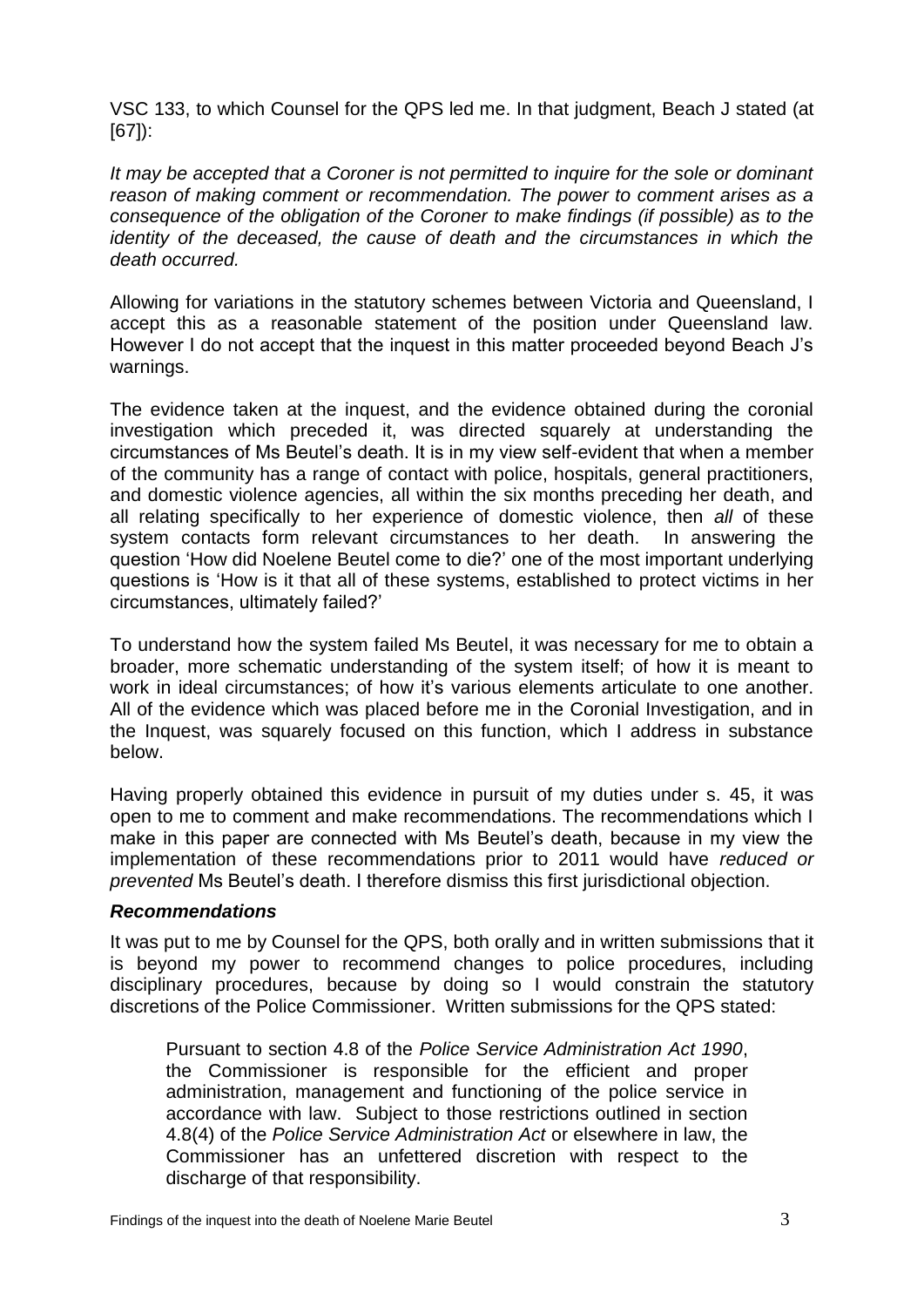It is unclear to me how comments under s. 46 of the Coroners Act could possibly constitute a fetter on the discretion of the Queensland Police Commissioner. Recommendations made by a coroner are just that: recommendations. It might be that in the normal processes of democratic accountability a Police Commissioner might be asked – by the Minister, or an Estimates Committee, or the media – why the Police Commissioner did *not* adopt a particular recommendation, but ultimately such impetus comes from parties outside the inquest. I am empowered to make recommendations to the Commissioner. I am not entitled to direct the Commissioner. I know of no proposal, put by any party to this inquest, that I should do so.

With this distinction understood, in my view the making of recommendations intended to improve systems and prevent future similar deaths may well be the very soul of the coronial jurisdiction. When the then Coroners Bill 2002 was introduced, Attorney-General Welford stated, in his second reading speech, that the new legislation would have:

*a focus on identifying emerging patterns and all our coroners will have powers to recommend changes to prevent future deaths […] Nearly 3,000 deaths a year are reported to coroners throughout the state requiring some level of investigation. An effective and efficient coronial system can play a valuable role in preventing future deaths*. 1

There is recent authority in relation to the scope of a Coroner's capacity to make recommendations. In *Goldsborough v Bentley* [2014] QSC 141 the Supreme Court was asked to determine whether a Coroner had the power to make comments about whether or not a prosecution should have commenced against a person. The court found [at 21]:

*that s. 46(1)(b) empowers a coroner to expose something which, in the public interest, could be the subject of an appropriate comment by a coroner. In general, an expectation that offences will be prosecuted is thought to have the potential benefit of deterring others from committing like offences. If there was some policy being applied by the agency which was having the consequence that for no good reason, persons were not being prosecuted by the agency in similar circumstances, then that policy would be a matter relating not only to the administration of justice, but perhaps also to a way to prevent deaths from happening in similar circumstances in the future.*

The effect of this is that a coroner has the capacity to comment upon some of the deepest and most discretionary powers of the executive. If a Coroner is able to comment on the question of whether a prosecution should have been commenced, a Coroner should certainly be able to recommend changes to procedures or processes of the Queensland Police Service. I therefore dismiss this second jurisdictional concern. However I note the concern that my recommendations must be 'connected with' the death. Given the expression of this concern, these findings will make that connection explicit in relation to each recommendation which I make.

 $\overline{a}$ 

#### Findings of the inquest into the death of Noelene Marie Beutel **4** 4

 $1$  Hansard, 3 December 2002, 5220-5221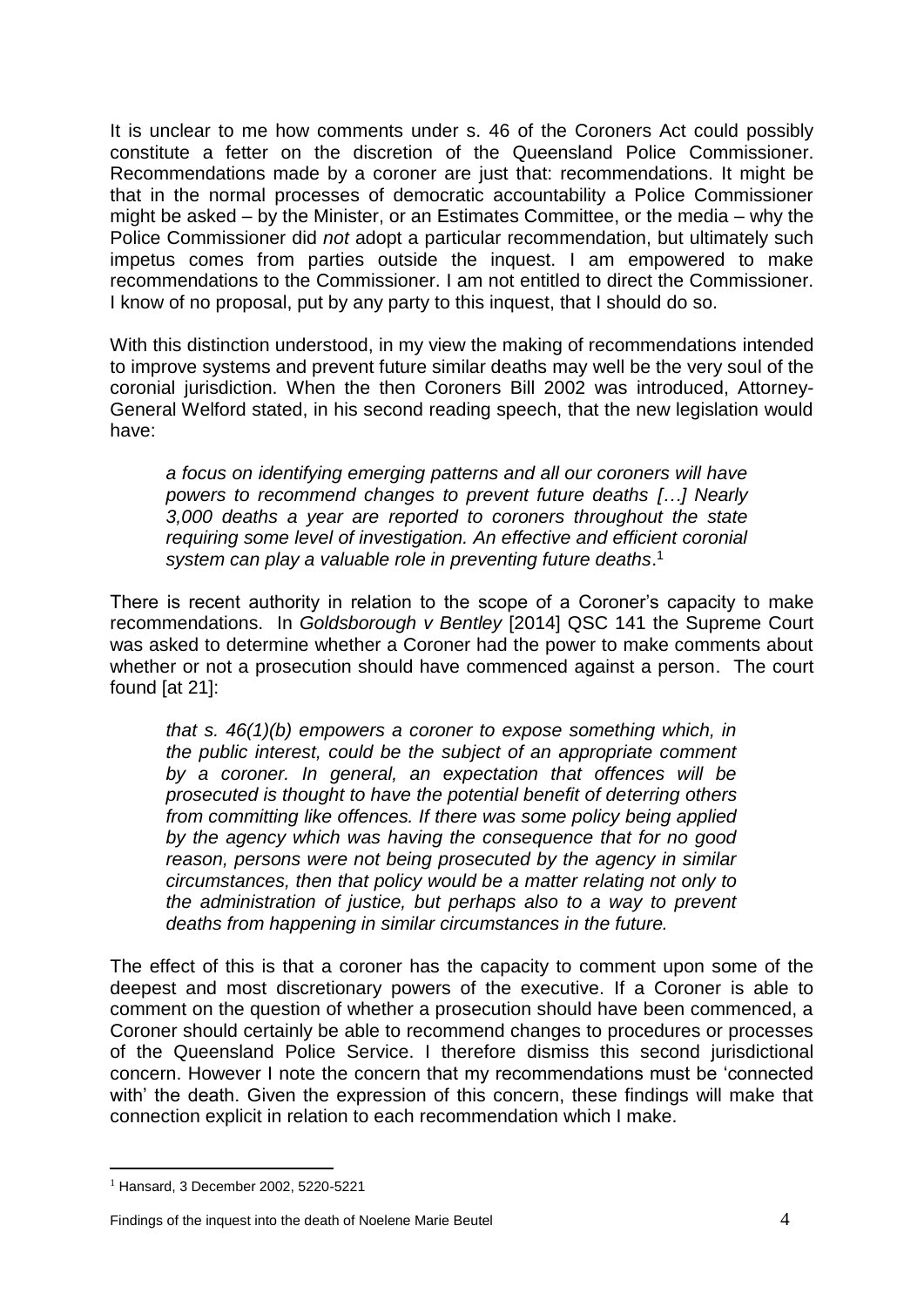With these jurisdictional concerns dealt with, I now proceed to findings in relation to this death.

# *Queensland Police Service handling of Domestic Violence matters*

Considerable evidence was placed before the court regarding the handling of domestic violence matters by the Queensland Police Service. A number of specific issues should be dealt with.

# *Changes to police procedure since the death*

I accept evidence which was put to me to the effect that new Operational Procedure Manuals (OPMs) have been implemented since the time of Ms Beutel's death, effectively implementing changes to the statutory framework for domestic violence. I therefore accept that there is little value in me making recommendations based upon the OPMs which were in place at the time of this death.

The current OPMs were not ventilated before me in any depth, and I therefore do not propose to make specific recommendations in relation to them. However the comments which I make below, may (if implemented) require consequential changes to the OPMs.

## *Officers Hughes and Hartzenburg*

Officers Hughes and Hartzenburg attended upon Ms Beutel in hospital after she had been attacked by Mr McClutchie six months prior to her death. Ms Beutel was uncooperative and antagonistic towards them. I consider that the most likely cause of Ms Beutel's responses to police were primarily the product of her fear and distress; both for her own welfare, and for that of her daughter, Trinity, who was at that time in the immediate care of the man who had inflicted her injuries. It appears to be accepted by all parties that the police officers, in turn, responded poorly to Ms Beutel's aggression and 'wrote off' the job rather than endeavouring to see behind Ms Beutel's attitude and investigate further.

The two officers subsequently received 'managerial guidance' in relation to their conduct. I comment on the issue of managerial guidance below. In my view, the failure of the police officers to proactively investigate the circumstances which were disclosed to them by hospital staff at the time of this incident, was a lost opportunity.

Intercession by police with Mr McClutchie at that time may well have caused him to reassess his future conduct, particularly as he was not an Australian citizen and might therefore be subject to deportation away from his daughter in the event that he continued to offend. The importance of proactive, dedicated policing in relation to domestic violence simply cannot be overstated. It was absent in this case.

## *Managerial Guidance*

'Managerial Guidance' within the QPS appears to be a very broad administrative tool which is not precisely disciplinary in nature, but rather is directed to identifying and correcting conduct where the officer has fallen short of the service's expectations. Such a tool is entirely appropriate – it would be unwieldy to endeavour to use disciplinary processes every time an officer fell short of expectations.

However, managerial guidance appears to be very ill-defined. It was put to me in evidence that managerial guidance might constitute as little as a brief, verbal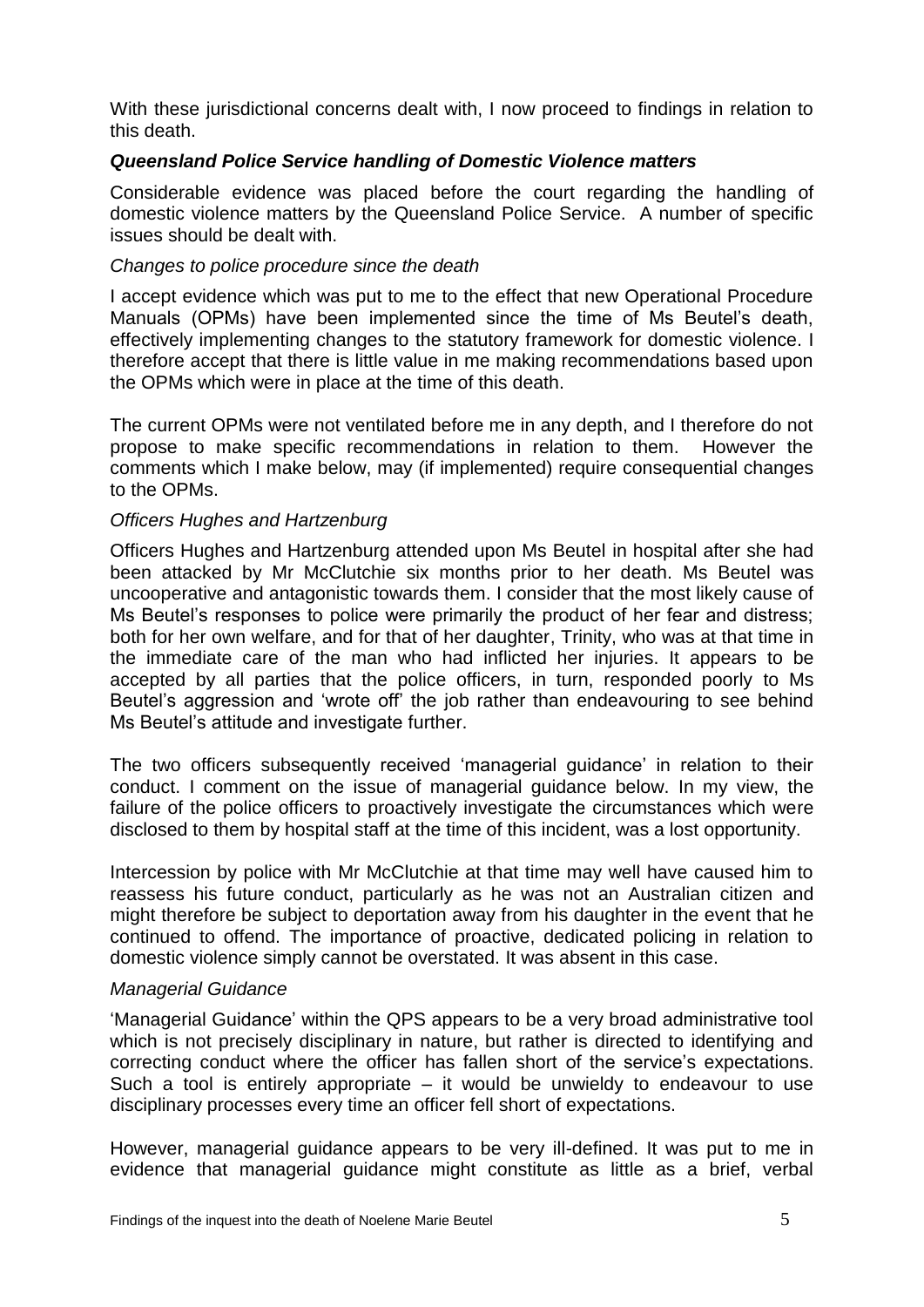discussion from a senior officer, through to effecting a written reprimand, backed by retraining. In this case, the response was closer to the latter than the former. I am persuaded that the managerial guidance given to the offices was appropriate, however this occurred because of the diligence of the station OIC, not due to any systemic factors.

I accept that a certain amount of discretion is necessary for a process such as managerial guidance to work, but I am concerned that it appears so ill-defined. Counsel Assisting put to me in written submissions that managerial guidance which follows a failure to follow procedures in a DV matter should result in corrective training, unless the station commander determines otherwise.

I accept the spirit but not the detail of this submission. In my view, isolating domestic violence failures and treating them differently from any other form of poor performance may result in a more unwieldy, less useful system of managerial guidance. However the QPS should consider implementing, and promulgating to station officers-in-charge, examples of the types of training and consequences which might properly accompany managerial guidance, and guidelines on the considerations which the station OIC should have in mind when determining the appropriate form of managerial guidance.

This observation is 'connected with' the death of Noelene Beutel because it arises directly from evidence about the managerial guidance given to two police who had attended upon her.

# *Domestic and Family Violence Coordinators*

In the course of the inquest oral evidence was given by Sergeant Scott Woodward, the Domestic and Family Violence Co-ordinator (DFVC) who conducted the homicide audit into this death, and by Senior Constable Jennifer Black, the Nambour station Domestic Violence Liaison Officer (DVLO). Both of these witnesses were professional and straightforward, and I have attached substantial weight to their testimony.

I found both of these officers to be extremely impressive, in particular their knowledge of, and dedication to, the policing of domestic violence. If they are representative of the DFVCs and DVLOs throughout the state, then then the service would do well to encourage and empower these officers. Evidence before me, however, is that these officers are too few in number, and are unable to effectively carry out all of their duties, particularly in areas where domestic violence is prevalent. I accept the evidence that domestic violence is not evenly spread throughout the state, but is more characteristic of some communities than others. Evidence before me also indicated that there is no longer a state wide coordinator for these officers that function having been rolled into the Public Safety Business Agency, with the operational functions of that position rolled into the far-broader duties of an Assistant Commissioner.

Both Sergeant Woodward and Senior Constable Black indicated that more resources were required, and a state wide coordinator whose duties were either solely or primarily focused on domestic violence, would assist them in their duties.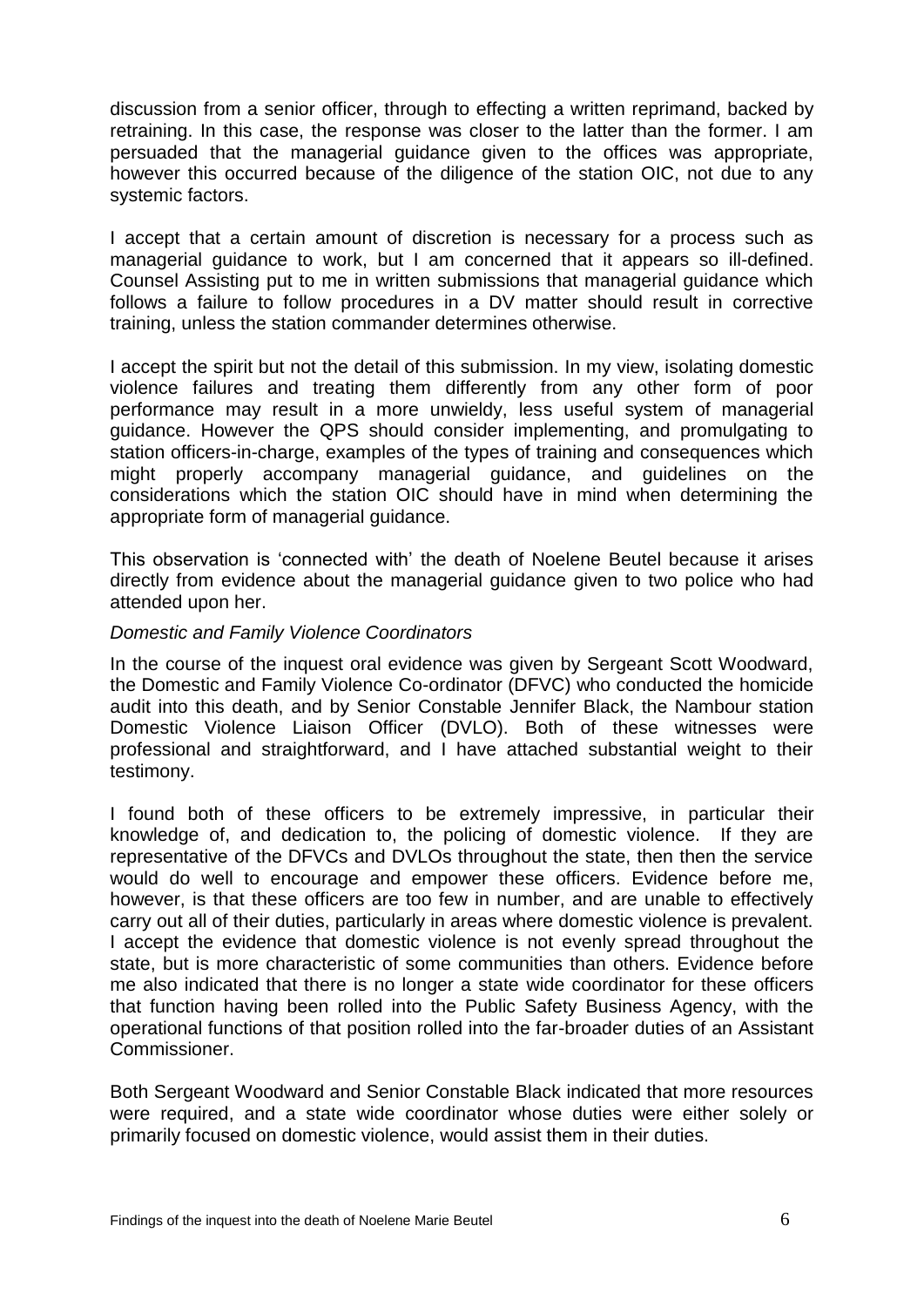I therefore recommend that additional DFVC positions should be established in parts of Queensland where domestic violence is prevalent, and that a state-wide coordination role should be re-implemented within police headquarters.

This recommendation is 'connected with' the death of Noelene Beutel as the recognition of police involvement hinged almost entirely on the work of Sergeant Woodward, whose audit identified the relevant deficiencies. More work of this type, identifying and seeking to correct deficiencies, will undoubtedly prevent future similar deaths.

It was put to me that a recommendation of this type is beyond my power, as it may seek to direct the Commissioner in the application of police resources. For reasons already stated above, I reject this submission.

# *Identifying DV incidents*

Evidence before me, particularly from Senior Constable Black and Senior Sergeant Brayley, indicated that there remains a potential problem with the identification of domestic violence incidents. In essence, if a matter is reported to police communications as an *assault* rather than as a domestic violence incident, and is detailed to the attending officers with the assault job code, then the incident may never be flagged in the QPS system as being DV-related. Ideally, the attending officers will reclassify the job, but there is no safeguard in the system if this does not occur. The result would be that the secondary review processes (by, for instance, the DVLO) would not be engaged. In the current case, the assault on Ms Beutel six months before her death never came to the attention of DV specialists for this reason.

Evidence before me is that this vulnerability remains, despite the recent changes to police OPMs.

Counsel Assisting submitted that police obtaining a 'notebook statement' to the effect that a person does not wish to pursue an assault complaint, should be required to specifically include words to the effect that no DV relationship exists between the parties (and should be required to undertake reasonable inquiries in this regard). There is merit in this submission, but I am cautious about being prescriptive at this level. Instead, I recommend that the QPS should note this potential vulnerability in its processes and identify an appropriate and realistic way to ensure, so far as possible, that domestic violence assaults are not misclassified as non-domestic violence assaults.

This recommendation is 'connected with' the death of Noelene Beutel as the failure to correctly classify her initial assault complaint meant that there was no involvement in her case by QPS DV specialists until after her death.

## *Police culture in relation to domestic violence*

Finally, evidence was led in relation to police culture regarding domestic violence. In particular, I noted the evidence of Dr Silke Meyer, to the effect that many victims of domestic violence have problematic relationships with police generally; and that many of them do not present as 'ideal victims' who are otherwise law-abiding. I recognise that many victims in these circumstances (including Ms Beutel) may present as aggressive and uncooperative. I recognise, as testified by Senior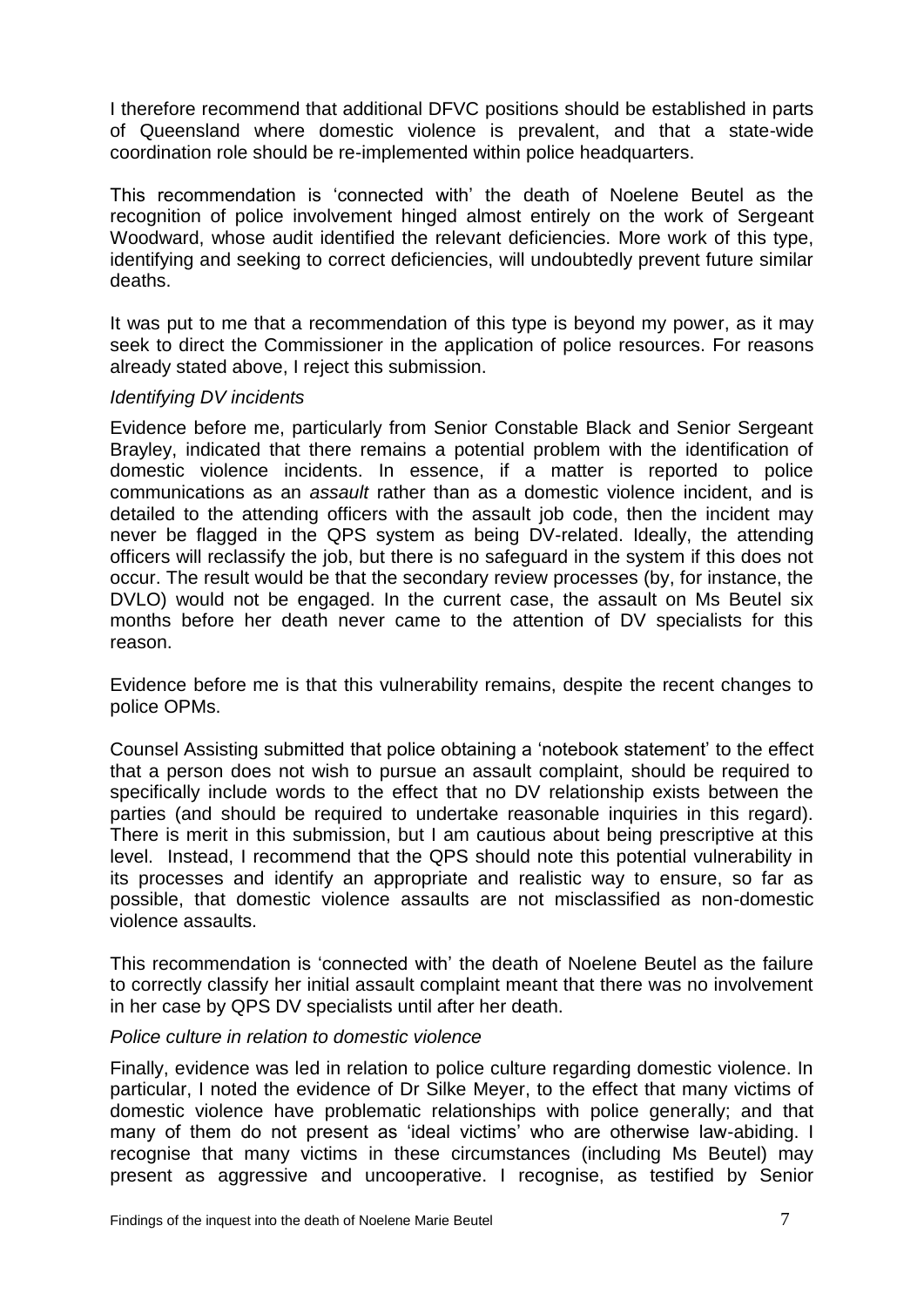Constable Black, that many police find this to be extremely frustrating, especially in circumstances where they may be called to intervene in the same relationship time and again, following contraventions of protection orders (which are not then formally pursued by the victim).

I recognise also, however, evidence from the QPS that the QPS as a whole expects every victim to be dealt with on the same terms, regardless of their background, circumstances, or prior history with police.

The assembled evidence suggests to me that while there is an organisational expectation that all victims will receive the same support the reality of policing domestic violence is far more complicated, and police continue to experience continual frustration. It seems almost inevitable that this frustration will result – as it did in Ms Beutel's case – in police adopting a minimalist approach, 'writing off' complaints where they believe this can be accomplished.

In my view, the best way to align front-line policing with organisational expectations is to provide greater oversight by the DVLOs and Domestic and Family Violence Coordinators, which emphasises the importance of appropriately resourcing and leading these positions.

# **The role of General Practitioners**

Considerable evidence was presented to me regarding the role of the General Practitioner, Dr McKibbon, and the role of GPs in relation to domestic violence generally. It is clear to me that Dr McKibbon was in an unenviable situation. He was managing the complex medical circumstances of both the perpetrator and the victim of this domestic violence situation. It appeared to him that it would have been improper medically for him to cease seeing Mr McClutchie, who had serious and ongoing workplace injuries; at the same time, he received crucial information about the progressing domestic violence against Ms Beutel, and felt unable to do anything more than encourage her to leave.

I have noted the Royal Australian College of General Practitioners publication *Abuse and Violence*, which was unknown to Dr McKibbon at the time he was treating Ms Beutel. However I note that even in this publication, there is no attempt to be prescriptive. Ultimately, a GP will still be required to balance the overall medical circumstances of each patient, in determining whether to treat one, both, or neither party to a domestic violence relationship. To that end I accept Dr McKibbon's written submission that even if he had known of the guidelines, his decisions may have remained the same.

In my view the question of whether a GP should treat one, both or neither party; and the question of what protocols should apply, is an extremely important question which has been exposed, but not resolved, by the evidence before me. This question requires far more ventilation and discussion at a policy level. The appropriate recommendation for me to make, as a result, is that the medical profession itself, along with the Queensland Government (including the current inquiry underway by Her Excellency Dame Quentin Bryce) should explore this issue further with a view to establishing simple guidelines to assist GPs. The publication *Abuse and Violence* is a good start, but this case suggests that further work to clarify and promulgate appropriate advice is necessary.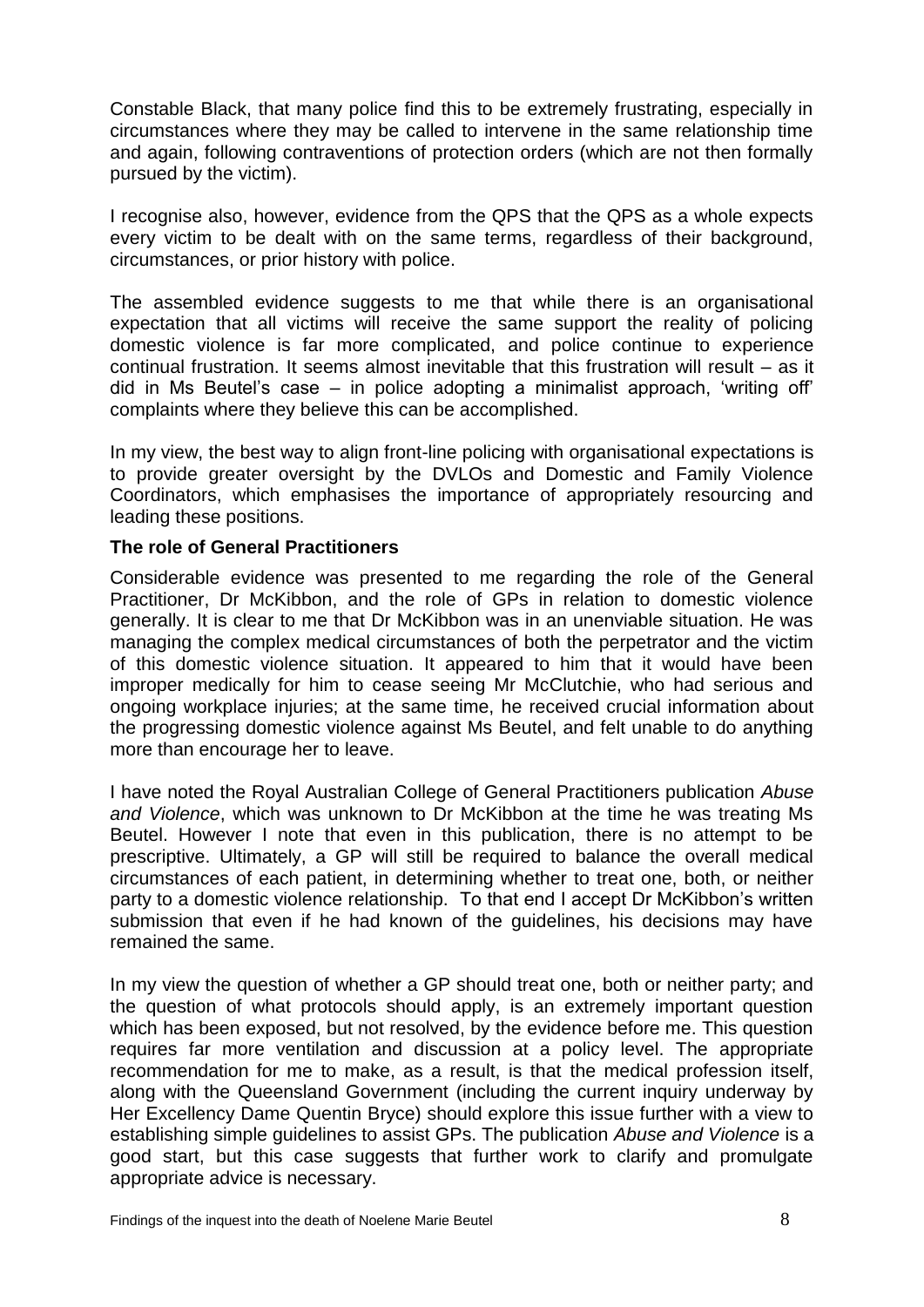This recommendation is 'connected with' the death of Noelene Beutel as it arises directly from observations of the difficulties encountered by Dr McKibbon in treating her.

I noted the evidence of Dr McKibbon that he did not, at any time, feel that Ms Beutel was in such immediate peril that he would have been justified calling the police and reporting her circumstances. He could only have done so with her consent – and her consent was problematic during the relevant period, as her consent would have been continually circumscribed by the domestic violence inflicted upon her (or threatened towards her).

Counsel assisting submitted that a GP who becomes aware that a victim of domestic violence has engaged with support services, should be able to share information with those support services, even without the consent of the victim, and even in circumstances where there is no immediate, direct or imminent threat of harm. This submission is problematic, however, as those agencies themselves may encounter difficulties in terms of how they use and record such information. Such a broad capacity for GPs to circulate information may in my view have a perverse effect, by inhibiting victims from going to the GP in the first place.

I consider the more appropriate option to be allowing GPs to report their concerns to police. This information could be passed in the nature of a confidential intelligence submission. Under those circumstances, police involved in supporting the victim, or involved in the interagency support model I recommend below, could be more fully informed. The implementation of this recommendation would require appropriate legislative amendments, and no doubt the broader community consultation processes with accompany such amendments.

This recommendation is 'connected with' the death of Noelene Beutel as it arises directly from observations of the restrictions upon Dr McKibbon in passing on information for her welfare and protection.

# **Domestic and Family Violence Orders**

Following the incident of violence six months before Ms Beutel's death, she made a private application for protective orders. She was assisted in the preparation of her application by SCOPE, an agency of Centacare. It was put to me, and to a number of witnesses, that the (successful) application for protective orders effectively cured any deficiencies in the conduct of officers Hughes and Hartzenburg. There is some logic in this submission.

However, the statute clearly contemplates that persons who are the victim of domestic violence may be unable to effectively represent themselves in such application processes. Even with SCOPE's assistance, Ms Beutel applied only for the most basic of protective orders. Other options which the court might, on application, have considered might have included (most obviously) an ouster provision. Beyond this, protective orders are extremely flexible, enabling the court (with an appropriate application) to frame specific orders suitable to protect the vulnerable parties.

I do not consider that the failure of police to seek protective orders on Ms Beutel's behalf was cured by her private application. The material which officers Hughes and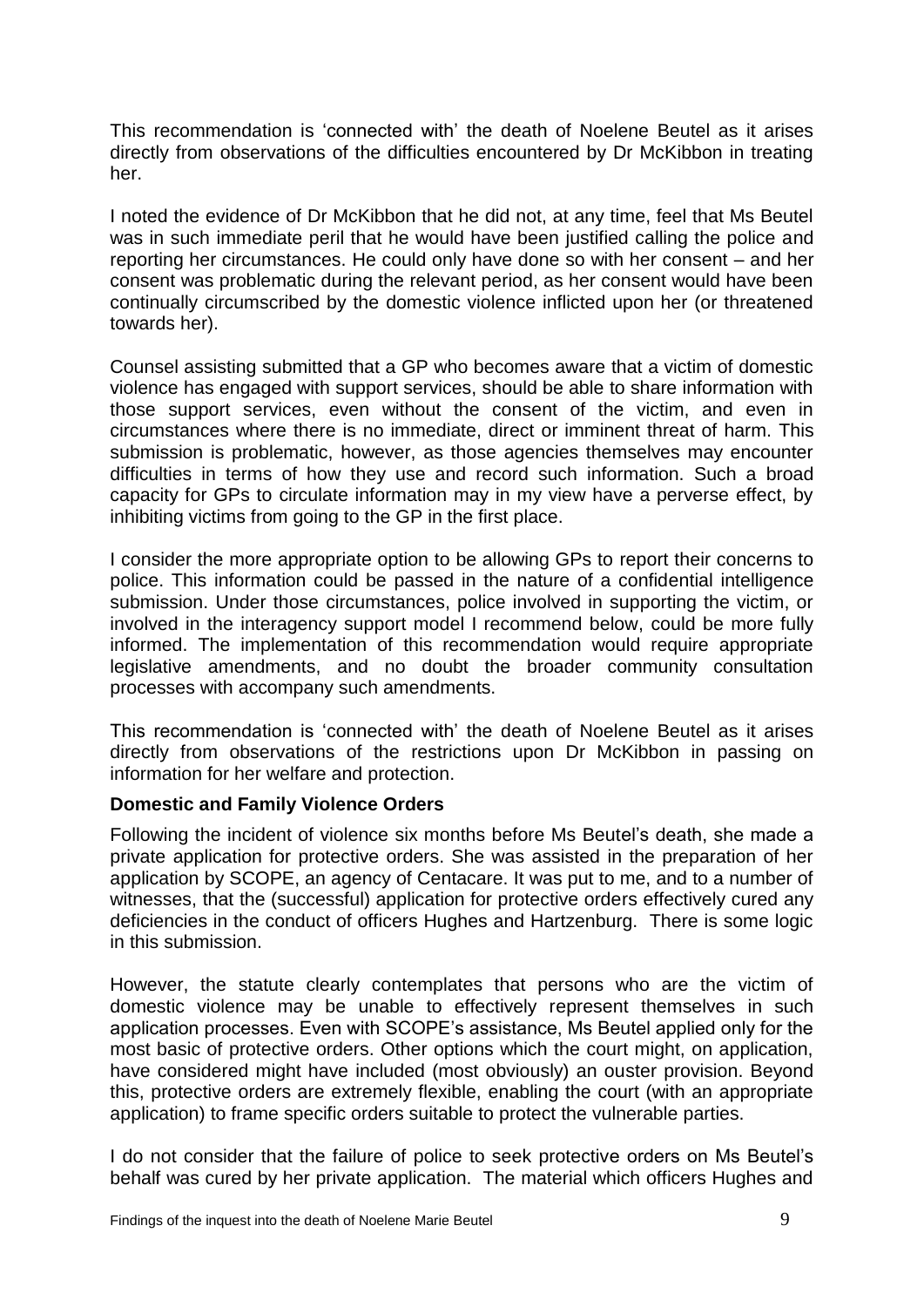Hartzenburg might have placed before the court – particularly if they had properly and fully investigated the matter – would have enabled the court to consider orders more effectively adapted to Ms Beutel's circumstances.

# **Other agency involvement**

I acknowledge the considerable assistance provided to Ms Beutel and to this inquest by various other agencies, most notably DV Connect, SCOPE, and the Nambour Hospital. Within the constraints of resources, and with the information available to them, these agencies did what they could to assist Ms Beutel. They have all also undertaken reviews of their own processes following her death. Nothing in these findings should be taken as adverse comments in relation to them.

## **Models for improvement**

With the above findings in mind, I turn specifically to ways in which future similar deaths might be prevented.

## *The 'SCAN Team' approach*

Where a child is at risk in Queensland, a 'Suspected Child Abuse and Neglect' (SCAN) team may be formed to protect that child and manage their circumstances. In evidence before me, it became clear that the series of deficiencies in Ms Beutel's only came to light because of SCAN team reporting mechanisms inspired by concern for Ms Beutel's daughter Trinity. The SCAN model appears to allow information sharing, and cooperative action, in a way which has no parallel in the DV system (at least in relation to adult victims).

I recognise that SCAN teams operate in relation to children, who have no legal personality. As a result, the SCAN team model on its own may not be appropriate in relation to adults, who expect to be able to make decisions in their own regard. As a result, a SCAN-type model would require substantial adjustment in order to be effective in relation to adults. Identifying and testing those adjustments was well beyond the scope of this inquest. However my view, based on the evidence before me, is that such a model offers the prospect of better protection for the victims of domestic violence.

I therefore recommend that appropriate government agencies should examine the SCAN model and, using that model as a base, should develop a similar team-based approach to supporting victims of domestic violence.

This recommendation is 'connected with' the death of Noelene Beutel as it squarely addresses the information sharing difficulties which, in my view, made it impossible for various agencies to respond optimally to Ms Beutel's circumstances.

## *A one-stop shop*

The inquest heard evidence in relation to a 'One-stop shop' for Domestic Violence in San Diego, in the United States of America. This agency contains offices from various organisations (government and non-government) whose purpose is to assist victims of domestic violence. Instead of a vulnerable person being required to repeat their circumstances over and over to various agencies, and instead of them being required to attend separately upon various agencies, they are simply able to go to one place and access everything from police support, to health support, to housing and welfare support, to legal support and advocacy.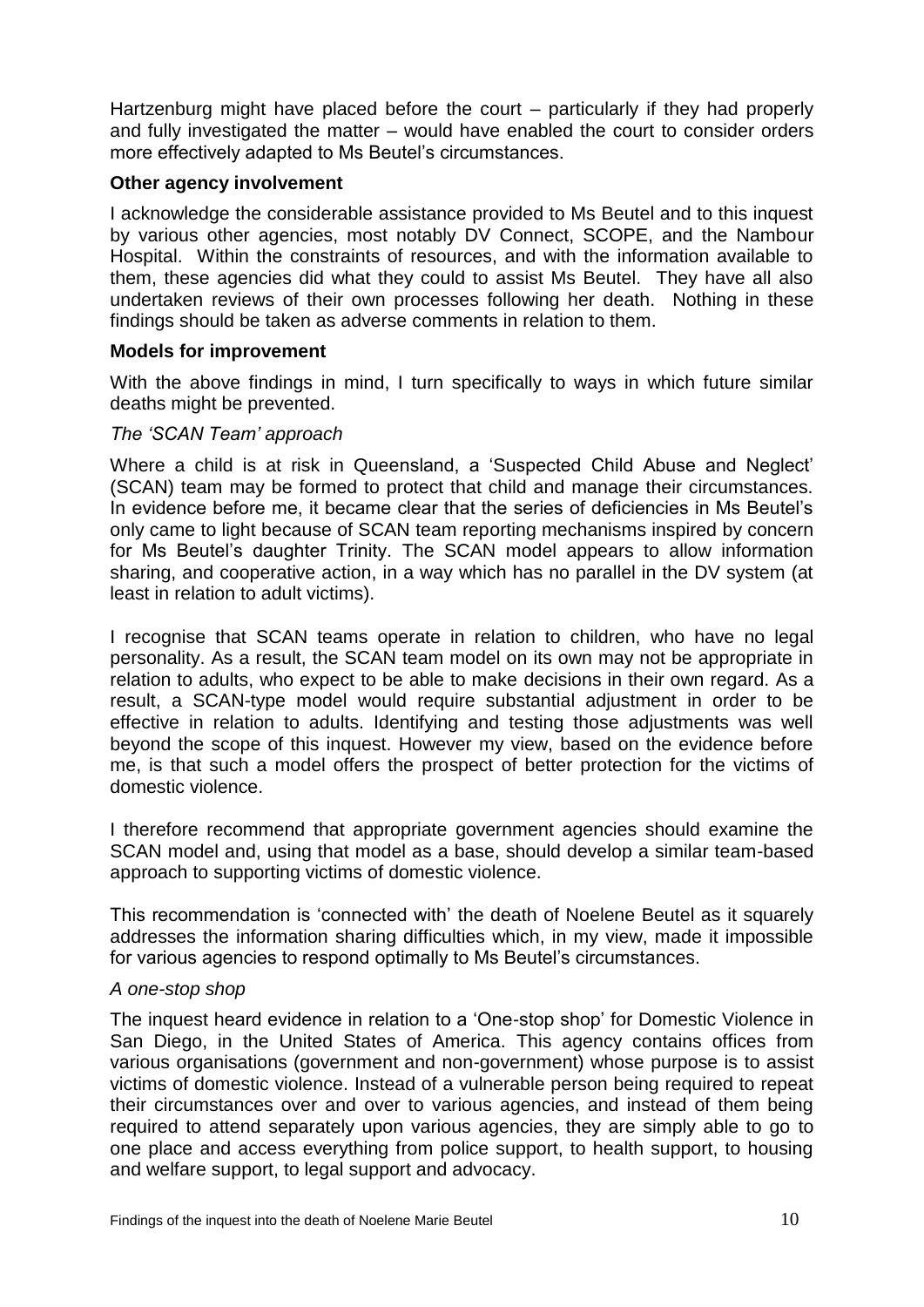Evidence did not reveal substantial detail about this model, or how it operates. However at a conceptual level, this idea appears to have considerable merit. In my view, one of the circumstances which contributed to Ms Beutel's death was that she was dealing with various agencies, none of whom knew her full circumstances, and none of whom were able to cooperate. A central, collaborative, empathetic space containing all of these agencies may have made a substantial difference. In particular, an institution of this type may have enabled her to exit her relationship with Mr McClutchie safely instead of tragically.

The key recommendation for this inquest is that the relevant government Departments should establish an appropriate interdepartmental process, with engagement from appropriate community organisations, with a view to establishing a pilot 'Domestic violence centre' in an appropriate part of Queensland. This process should be informed by these findings.

This recommendation is 'connected with' the death of Noelene Beutel as it squarely addresses the information sharing difficulties which, in my view, made it impossible for various agencies to respond optimally to Ms Beutel's circumstances.

#### *Common assessment tool*

Finally, it emerged in evidence that the various government and non-government agencies in Queensland use quite different assessment tools when assessing a relationship characterised by domestic violence. For instance, different 'risk factors' might be considered by police, and by an agency like DV Connect.

This variation is not intrinsically bad. The various organisations have different functions, and therefore may have different informational needs. Some of the agencies work at the immediate point of crisis; some work to strengthen relationships and reduce risk. I understand from the evidence before me, however, that other Australian jurisdictions have developed a common assessment tool, which means that when agencies cooperate with one another in relation to a vulnerable person, they are 'speaking the same language' and communication difficulties are reduced.

There is considerable merit in such a tool, and I recommend that one should be developed (or at least assessed) for Queensland.

This recommendation is 'connected with' the death of Noelene Beutel as it squarely addresses the information sharing difficulties which, in my view, made it impossible for various agencies to respond optimally to Ms Beutel's circumstances.

## **Summary of recommendations**

The key recommendation for this inquest is that relevant government Departments should establish an appropriate interdepartmental process, with engagement from appropriate community organisations, with a view to establishing a pilot 'Domestic violence centre' in an appropriate part of Queensland.

This recommendation should align with the implementation of a model similar to a SCAN team for victims of domestic violence; and the implementation of a common assessment tool for agencies dealing with domestic violence victims.